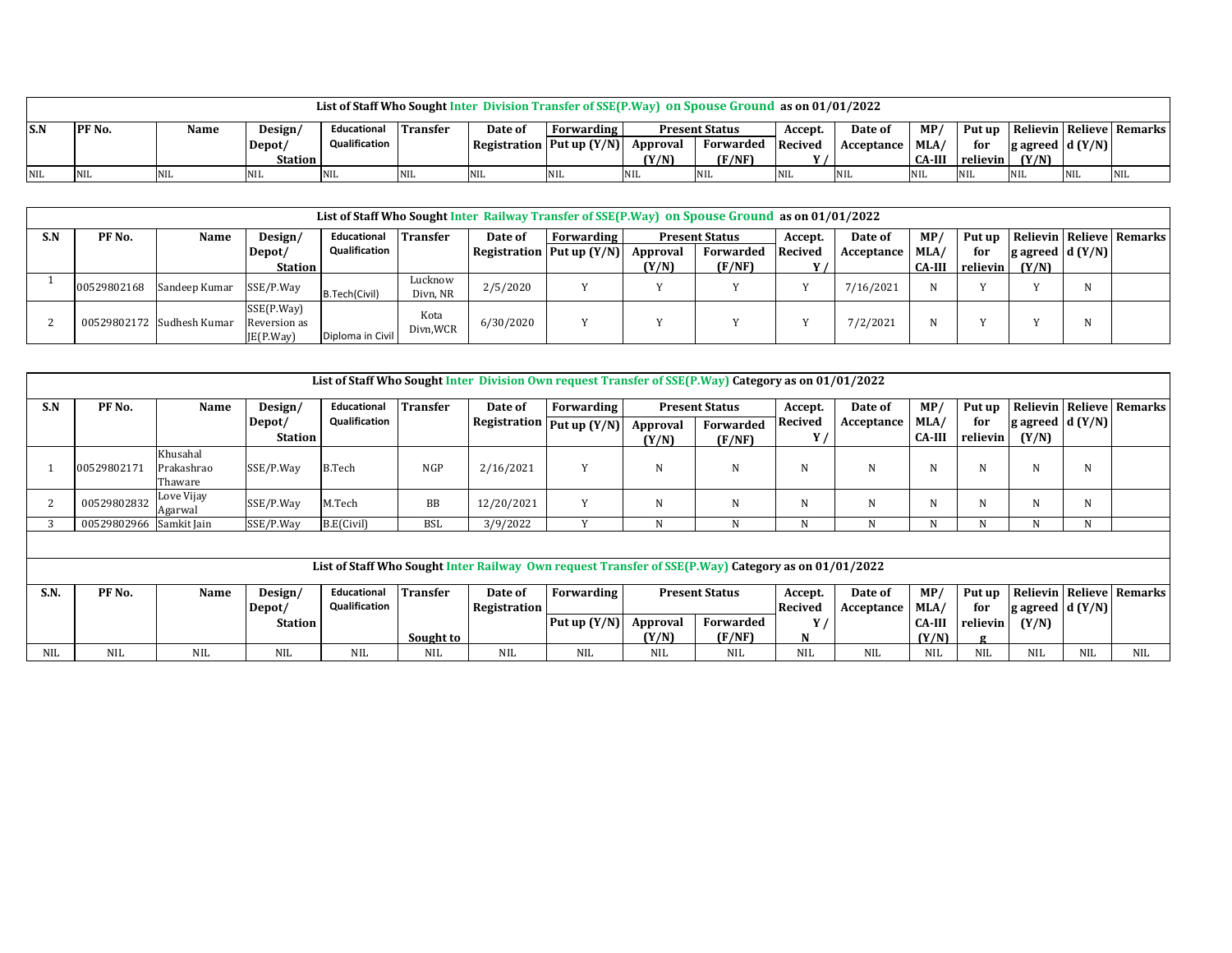| List of Staff Who Sought Inter Railway Transfer of SSE (Works) on Spouse Ground as on 01/01/2022<br>S.N.<br>PF No.<br><b>Transfer</b><br><b>Present Status</b><br>Relievin Relieve Remarks<br>Name<br>Educational<br>Date of<br>Forwarding<br>Date of<br>MP<br>Put up<br>Design/<br>Accept.<br><b>Qualification</b><br>Recived<br>MLA/<br>g agreed $d(Y/N)$<br>Registration<br>for<br>Depot/<br>Acceptance<br>Put up $(Y/N)$<br>Forwarded<br>Approval<br>Y/<br><b>Station</b><br><b>CA-III</b><br>relievin<br>(Y/N)<br>(Y/N)<br>(F/NF)<br>(Y/N)<br>Sought to<br>N<br>$\sigma$<br>SSE/Works/A<br>Ajay Rakesh<br>Allahabad<br>$\mathbf{1}$<br><b>B.Tech</b><br>0329803782<br>7/11/2020<br>Y<br>N<br>N<br>N<br>N<br>N<br>N<br>N<br>N<br>Chaubey<br>Divn. NC Rlv<br>NG<br>List of Staff Who Sought Inter Divisional Transfer of SSE(Works) on Spouse Ground as on 01/01/2022<br>Educational<br><b>Transfer</b><br><b>Relievin Relieve Remarks</b><br>S.N.<br>PF No.<br>Date of<br>Forwarding<br>Present<br>Date of<br>MP/<br>Put up<br>Name<br>Design/<br>Accept.<br><b>Qualification</b><br><b>Recived</b><br>MLA/<br>Registration<br><b>Status</b><br>for<br>g agreed $d(Y/N)$<br>Depot/<br>Acceptance<br>Put up $(Y/N)$<br>Forwarded<br>Approval<br>Y/<br><b>Station</b><br><b>CA-III</b><br>relievin<br>(Y/N)<br>(Y/N)<br>(F/NF)<br>(Y/N)<br>Sought to<br>N<br><b>NIL</b><br><b>NIL</b><br><b>NIL</b><br><b>NIL</b><br><b>NIL</b><br><b>NIL</b><br><b>NIL</b><br><b>NIL</b><br><b>NIL</b><br><b>NIL</b><br><b>NIL</b><br><b>NIL</b><br><b>NIL</b><br>NIL<br><b>NIL</b><br><b>NIL</b><br><b>NIL</b><br>List of Staff Who Sought Inter Divisional Own request Transfer of SSE (Works) Category as on 01/01/2022<br>S.N.<br>PF No.<br><b>Transfer</b><br>Forwarding<br>MP/<br>Relievin Relieve Remarks<br>Name<br>Design/<br>Date of<br><b>Present Status</b><br>Date of<br>Put up<br>Accept.<br>Recived<br>MLA/<br>g agreed $d(Y/N)$<br>Depot/<br>Registration<br>Acceptance<br>for<br>Put up $(Y/N)$<br>Forwarded<br>Approval<br>Y<br><b>Station</b><br>CA-III<br>relievin<br>(Y/N)<br>Qulificatoin<br>(Y/N)<br>(F/NF)<br>(Y/N)<br>Sought to<br>N<br>$\sigma$<br>1<br>N<br>00505498600 Ashish Sahu<br>SSE(Works)<br>NGP<br>1/27/2022<br>N<br>N<br>N<br>N<br>N<br>N<br>N<br>N<br>B.E (Civil)<br>List of Staff Who Sought Inter Railway Own request Transfer of SSE(Works) Category as on 01/01/2022 |  |  |  |  |  |  |  |  |  |  |  |  |  |  |  |  |  |
|---------------------------------------------------------------------------------------------------------------------------------------------------------------------------------------------------------------------------------------------------------------------------------------------------------------------------------------------------------------------------------------------------------------------------------------------------------------------------------------------------------------------------------------------------------------------------------------------------------------------------------------------------------------------------------------------------------------------------------------------------------------------------------------------------------------------------------------------------------------------------------------------------------------------------------------------------------------------------------------------------------------------------------------------------------------------------------------------------------------------------------------------------------------------------------------------------------------------------------------------------------------------------------------------------------------------------------------------------------------------------------------------------------------------------------------------------------------------------------------------------------------------------------------------------------------------------------------------------------------------------------------------------------------------------------------------------------------------------------------------------------------------------------------------------------------------------------------------------------------------------------------------------------------------------------------------------------------------------------------------------------------------------------------------------------------------------------------------------------------------------------------------------------------------------------------------------------------------------------------------------------------------------------------------------------------------------------------------------------------------------------------------------|--|--|--|--|--|--|--|--|--|--|--|--|--|--|--|--|--|
|                                                                                                                                                                                                                                                                                                                                                                                                                                                                                                                                                                                                                                                                                                                                                                                                                                                                                                                                                                                                                                                                                                                                                                                                                                                                                                                                                                                                                                                                                                                                                                                                                                                                                                                                                                                                                                                                                                                                                                                                                                                                                                                                                                                                                                                                                                                                                                                                   |  |  |  |  |  |  |  |  |  |  |  |  |  |  |  |  |  |
|                                                                                                                                                                                                                                                                                                                                                                                                                                                                                                                                                                                                                                                                                                                                                                                                                                                                                                                                                                                                                                                                                                                                                                                                                                                                                                                                                                                                                                                                                                                                                                                                                                                                                                                                                                                                                                                                                                                                                                                                                                                                                                                                                                                                                                                                                                                                                                                                   |  |  |  |  |  |  |  |  |  |  |  |  |  |  |  |  |  |
|                                                                                                                                                                                                                                                                                                                                                                                                                                                                                                                                                                                                                                                                                                                                                                                                                                                                                                                                                                                                                                                                                                                                                                                                                                                                                                                                                                                                                                                                                                                                                                                                                                                                                                                                                                                                                                                                                                                                                                                                                                                                                                                                                                                                                                                                                                                                                                                                   |  |  |  |  |  |  |  |  |  |  |  |  |  |  |  |  |  |
|                                                                                                                                                                                                                                                                                                                                                                                                                                                                                                                                                                                                                                                                                                                                                                                                                                                                                                                                                                                                                                                                                                                                                                                                                                                                                                                                                                                                                                                                                                                                                                                                                                                                                                                                                                                                                                                                                                                                                                                                                                                                                                                                                                                                                                                                                                                                                                                                   |  |  |  |  |  |  |  |  |  |  |  |  |  |  |  |  |  |
|                                                                                                                                                                                                                                                                                                                                                                                                                                                                                                                                                                                                                                                                                                                                                                                                                                                                                                                                                                                                                                                                                                                                                                                                                                                                                                                                                                                                                                                                                                                                                                                                                                                                                                                                                                                                                                                                                                                                                                                                                                                                                                                                                                                                                                                                                                                                                                                                   |  |  |  |  |  |  |  |  |  |  |  |  |  |  |  |  |  |
|                                                                                                                                                                                                                                                                                                                                                                                                                                                                                                                                                                                                                                                                                                                                                                                                                                                                                                                                                                                                                                                                                                                                                                                                                                                                                                                                                                                                                                                                                                                                                                                                                                                                                                                                                                                                                                                                                                                                                                                                                                                                                                                                                                                                                                                                                                                                                                                                   |  |  |  |  |  |  |  |  |  |  |  |  |  |  |  |  |  |
|                                                                                                                                                                                                                                                                                                                                                                                                                                                                                                                                                                                                                                                                                                                                                                                                                                                                                                                                                                                                                                                                                                                                                                                                                                                                                                                                                                                                                                                                                                                                                                                                                                                                                                                                                                                                                                                                                                                                                                                                                                                                                                                                                                                                                                                                                                                                                                                                   |  |  |  |  |  |  |  |  |  |  |  |  |  |  |  |  |  |
|                                                                                                                                                                                                                                                                                                                                                                                                                                                                                                                                                                                                                                                                                                                                                                                                                                                                                                                                                                                                                                                                                                                                                                                                                                                                                                                                                                                                                                                                                                                                                                                                                                                                                                                                                                                                                                                                                                                                                                                                                                                                                                                                                                                                                                                                                                                                                                                                   |  |  |  |  |  |  |  |  |  |  |  |  |  |  |  |  |  |
|                                                                                                                                                                                                                                                                                                                                                                                                                                                                                                                                                                                                                                                                                                                                                                                                                                                                                                                                                                                                                                                                                                                                                                                                                                                                                                                                                                                                                                                                                                                                                                                                                                                                                                                                                                                                                                                                                                                                                                                                                                                                                                                                                                                                                                                                                                                                                                                                   |  |  |  |  |  |  |  |  |  |  |  |  |  |  |  |  |  |
|                                                                                                                                                                                                                                                                                                                                                                                                                                                                                                                                                                                                                                                                                                                                                                                                                                                                                                                                                                                                                                                                                                                                                                                                                                                                                                                                                                                                                                                                                                                                                                                                                                                                                                                                                                                                                                                                                                                                                                                                                                                                                                                                                                                                                                                                                                                                                                                                   |  |  |  |  |  |  |  |  |  |  |  |  |  |  |  |  |  |
|                                                                                                                                                                                                                                                                                                                                                                                                                                                                                                                                                                                                                                                                                                                                                                                                                                                                                                                                                                                                                                                                                                                                                                                                                                                                                                                                                                                                                                                                                                                                                                                                                                                                                                                                                                                                                                                                                                                                                                                                                                                                                                                                                                                                                                                                                                                                                                                                   |  |  |  |  |  |  |  |  |  |  |  |  |  |  |  |  |  |
|                                                                                                                                                                                                                                                                                                                                                                                                                                                                                                                                                                                                                                                                                                                                                                                                                                                                                                                                                                                                                                                                                                                                                                                                                                                                                                                                                                                                                                                                                                                                                                                                                                                                                                                                                                                                                                                                                                                                                                                                                                                                                                                                                                                                                                                                                                                                                                                                   |  |  |  |  |  |  |  |  |  |  |  |  |  |  |  |  |  |
|                                                                                                                                                                                                                                                                                                                                                                                                                                                                                                                                                                                                                                                                                                                                                                                                                                                                                                                                                                                                                                                                                                                                                                                                                                                                                                                                                                                                                                                                                                                                                                                                                                                                                                                                                                                                                                                                                                                                                                                                                                                                                                                                                                                                                                                                                                                                                                                                   |  |  |  |  |  |  |  |  |  |  |  |  |  |  |  |  |  |
|                                                                                                                                                                                                                                                                                                                                                                                                                                                                                                                                                                                                                                                                                                                                                                                                                                                                                                                                                                                                                                                                                                                                                                                                                                                                                                                                                                                                                                                                                                                                                                                                                                                                                                                                                                                                                                                                                                                                                                                                                                                                                                                                                                                                                                                                                                                                                                                                   |  |  |  |  |  |  |  |  |  |  |  |  |  |  |  |  |  |
|                                                                                                                                                                                                                                                                                                                                                                                                                                                                                                                                                                                                                                                                                                                                                                                                                                                                                                                                                                                                                                                                                                                                                                                                                                                                                                                                                                                                                                                                                                                                                                                                                                                                                                                                                                                                                                                                                                                                                                                                                                                                                                                                                                                                                                                                                                                                                                                                   |  |  |  |  |  |  |  |  |  |  |  |  |  |  |  |  |  |
|                                                                                                                                                                                                                                                                                                                                                                                                                                                                                                                                                                                                                                                                                                                                                                                                                                                                                                                                                                                                                                                                                                                                                                                                                                                                                                                                                                                                                                                                                                                                                                                                                                                                                                                                                                                                                                                                                                                                                                                                                                                                                                                                                                                                                                                                                                                                                                                                   |  |  |  |  |  |  |  |  |  |  |  |  |  |  |  |  |  |
|                                                                                                                                                                                                                                                                                                                                                                                                                                                                                                                                                                                                                                                                                                                                                                                                                                                                                                                                                                                                                                                                                                                                                                                                                                                                                                                                                                                                                                                                                                                                                                                                                                                                                                                                                                                                                                                                                                                                                                                                                                                                                                                                                                                                                                                                                                                                                                                                   |  |  |  |  |  |  |  |  |  |  |  |  |  |  |  |  |  |
|                                                                                                                                                                                                                                                                                                                                                                                                                                                                                                                                                                                                                                                                                                                                                                                                                                                                                                                                                                                                                                                                                                                                                                                                                                                                                                                                                                                                                                                                                                                                                                                                                                                                                                                                                                                                                                                                                                                                                                                                                                                                                                                                                                                                                                                                                                                                                                                                   |  |  |  |  |  |  |  |  |  |  |  |  |  |  |  |  |  |
|                                                                                                                                                                                                                                                                                                                                                                                                                                                                                                                                                                                                                                                                                                                                                                                                                                                                                                                                                                                                                                                                                                                                                                                                                                                                                                                                                                                                                                                                                                                                                                                                                                                                                                                                                                                                                                                                                                                                                                                                                                                                                                                                                                                                                                                                                                                                                                                                   |  |  |  |  |  |  |  |  |  |  |  |  |  |  |  |  |  |
|                                                                                                                                                                                                                                                                                                                                                                                                                                                                                                                                                                                                                                                                                                                                                                                                                                                                                                                                                                                                                                                                                                                                                                                                                                                                                                                                                                                                                                                                                                                                                                                                                                                                                                                                                                                                                                                                                                                                                                                                                                                                                                                                                                                                                                                                                                                                                                                                   |  |  |  |  |  |  |  |  |  |  |  |  |  |  |  |  |  |
|                                                                                                                                                                                                                                                                                                                                                                                                                                                                                                                                                                                                                                                                                                                                                                                                                                                                                                                                                                                                                                                                                                                                                                                                                                                                                                                                                                                                                                                                                                                                                                                                                                                                                                                                                                                                                                                                                                                                                                                                                                                                                                                                                                                                                                                                                                                                                                                                   |  |  |  |  |  |  |  |  |  |  |  |  |  |  |  |  |  |
|                                                                                                                                                                                                                                                                                                                                                                                                                                                                                                                                                                                                                                                                                                                                                                                                                                                                                                                                                                                                                                                                                                                                                                                                                                                                                                                                                                                                                                                                                                                                                                                                                                                                                                                                                                                                                                                                                                                                                                                                                                                                                                                                                                                                                                                                                                                                                                                                   |  |  |  |  |  |  |  |  |  |  |  |  |  |  |  |  |  |
| <b>Transfer</b><br>Relievin Relieve Remarks<br>PF No.<br>Accept.<br>MP/<br>Put up<br>S.N.<br>Design/<br>Date of<br>Forwarding<br><b>Present Status</b><br>Date of<br>Name                                                                                                                                                                                                                                                                                                                                                                                                                                                                                                                                                                                                                                                                                                                                                                                                                                                                                                                                                                                                                                                                                                                                                                                                                                                                                                                                                                                                                                                                                                                                                                                                                                                                                                                                                                                                                                                                                                                                                                                                                                                                                                                                                                                                                         |  |  |  |  |  |  |  |  |  |  |  |  |  |  |  |  |  |
| Registration   Put up $(Y/N)$<br>Forwarded<br>Approval<br>Recived<br>MLA/<br>for<br>g agreed $d(Y/N)$<br>Depot/<br>Acceptance<br>Qulificatoin                                                                                                                                                                                                                                                                                                                                                                                                                                                                                                                                                                                                                                                                                                                                                                                                                                                                                                                                                                                                                                                                                                                                                                                                                                                                                                                                                                                                                                                                                                                                                                                                                                                                                                                                                                                                                                                                                                                                                                                                                                                                                                                                                                                                                                                     |  |  |  |  |  |  |  |  |  |  |  |  |  |  |  |  |  |
| (F/NF)<br>${\bf Y}$<br><b>CA-III</b><br>(Y/N)<br><b>Station</b><br>(Y/N)<br>relievin                                                                                                                                                                                                                                                                                                                                                                                                                                                                                                                                                                                                                                                                                                                                                                                                                                                                                                                                                                                                                                                                                                                                                                                                                                                                                                                                                                                                                                                                                                                                                                                                                                                                                                                                                                                                                                                                                                                                                                                                                                                                                                                                                                                                                                                                                                              |  |  |  |  |  |  |  |  |  |  |  |  |  |  |  |  |  |
| (V/N)<br>Sought to<br>N                                                                                                                                                                                                                                                                                                                                                                                                                                                                                                                                                                                                                                                                                                                                                                                                                                                                                                                                                                                                                                                                                                                                                                                                                                                                                                                                                                                                                                                                                                                                                                                                                                                                                                                                                                                                                                                                                                                                                                                                                                                                                                                                                                                                                                                                                                                                                                           |  |  |  |  |  |  |  |  |  |  |  |  |  |  |  |  |  |
| <b>NIL</b><br><b>NIL</b><br><b>NIL</b><br><b>NIL</b><br><b>NIL</b><br><b>NIL</b><br><b>NIL</b><br><b>NIL</b><br><b>NIL</b><br><b>NIL</b><br><b>NIL</b><br><b>NIL</b><br><b>NIL</b><br><b>NIL</b><br>NIL<br><b>NIL</b><br><b>NIL</b>                                                                                                                                                                                                                                                                                                                                                                                                                                                                                                                                                                                                                                                                                                                                                                                                                                                                                                                                                                                                                                                                                                                                                                                                                                                                                                                                                                                                                                                                                                                                                                                                                                                                                                                                                                                                                                                                                                                                                                                                                                                                                                                                                               |  |  |  |  |  |  |  |  |  |  |  |  |  |  |  |  |  |
|                                                                                                                                                                                                                                                                                                                                                                                                                                                                                                                                                                                                                                                                                                                                                                                                                                                                                                                                                                                                                                                                                                                                                                                                                                                                                                                                                                                                                                                                                                                                                                                                                                                                                                                                                                                                                                                                                                                                                                                                                                                                                                                                                                                                                                                                                                                                                                                                   |  |  |  |  |  |  |  |  |  |  |  |  |  |  |  |  |  |